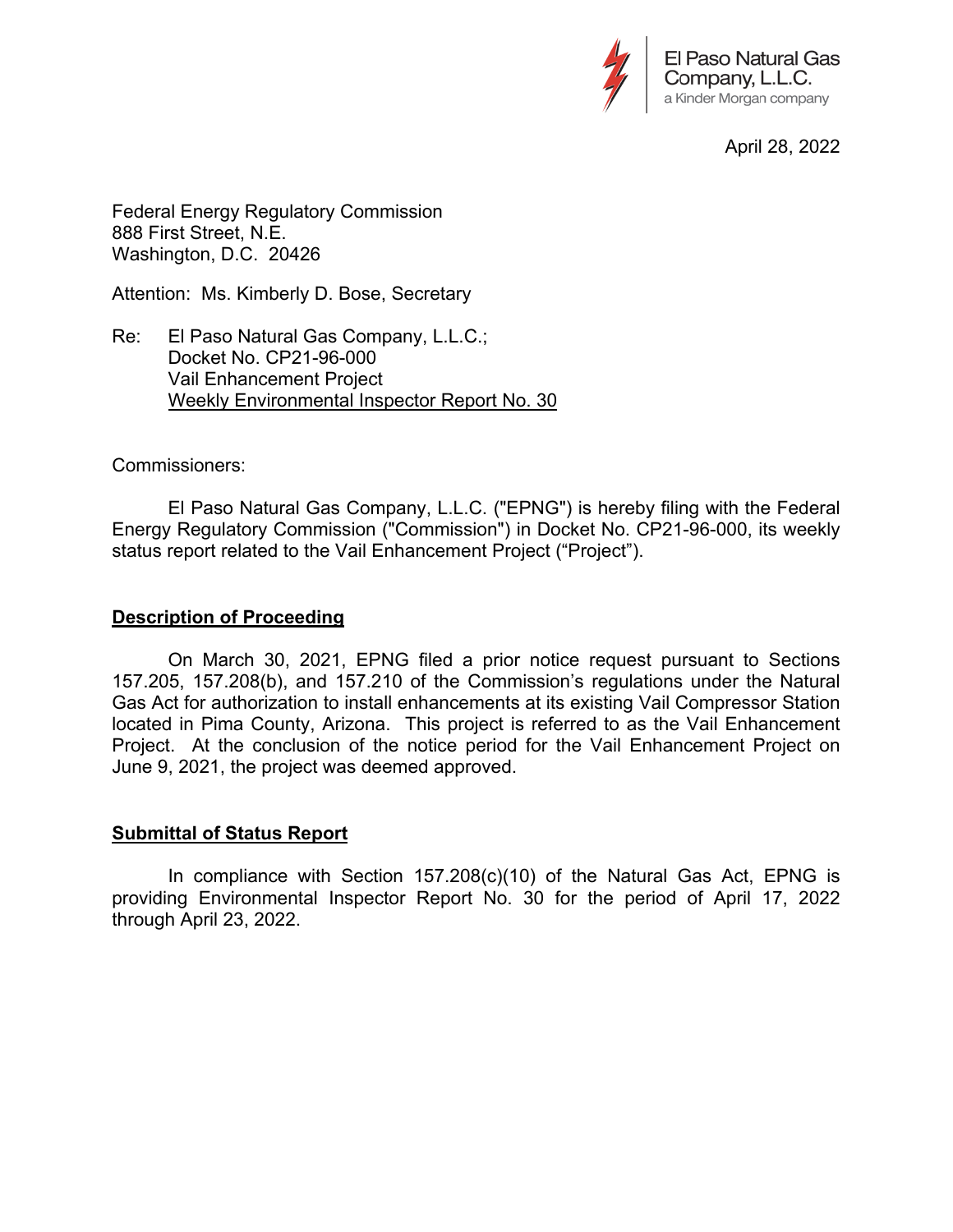# **Filing Information**

 EPNG is e-Filing this letter and report with the Commission's Secretary in accordance with the Commission's Order No. 703, *Filing Via the Internet*, guidelines issued on November 15, 2007 in Docket No. RM07-16-000.

Respectfully submitted,

EL PASO NATURAL GAS COMPANY, L.L.C.

By\_\_\_\_\_\_\_\_\_\_\_/s/\_\_\_\_\_\_\_\_\_\_\_\_\_\_

Francisco Tarin Director, Regulatory

**Enclosures**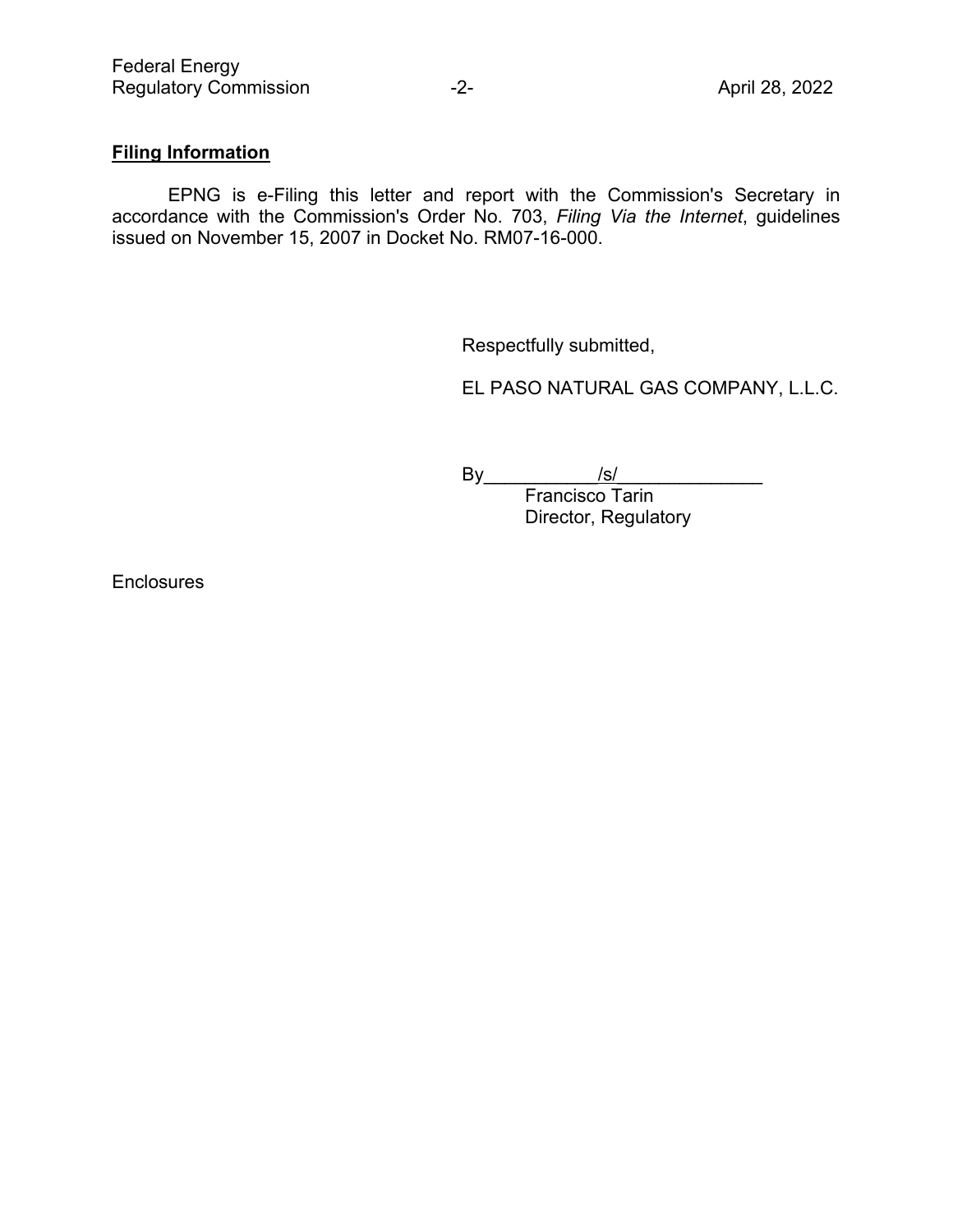## **Certificate of Service**

 I hereby certify that I have this day caused a copy of the foregoing documents to be served upon each person designated on the official service list compiled by the Commission's Secretary in this proceeding in accordance with the requirements of Section 385.2010 of the Federal Energy Regulatory Commission's Rules of Practice and Procedure.

Dated at Colorado Springs, Colorado as of this 28<sup>th</sup> day of April 2022.

/s/

Francisco Tarin

Two North Nevada Avenue Colorado Springs, Colorado 80903 (719) 667-7517